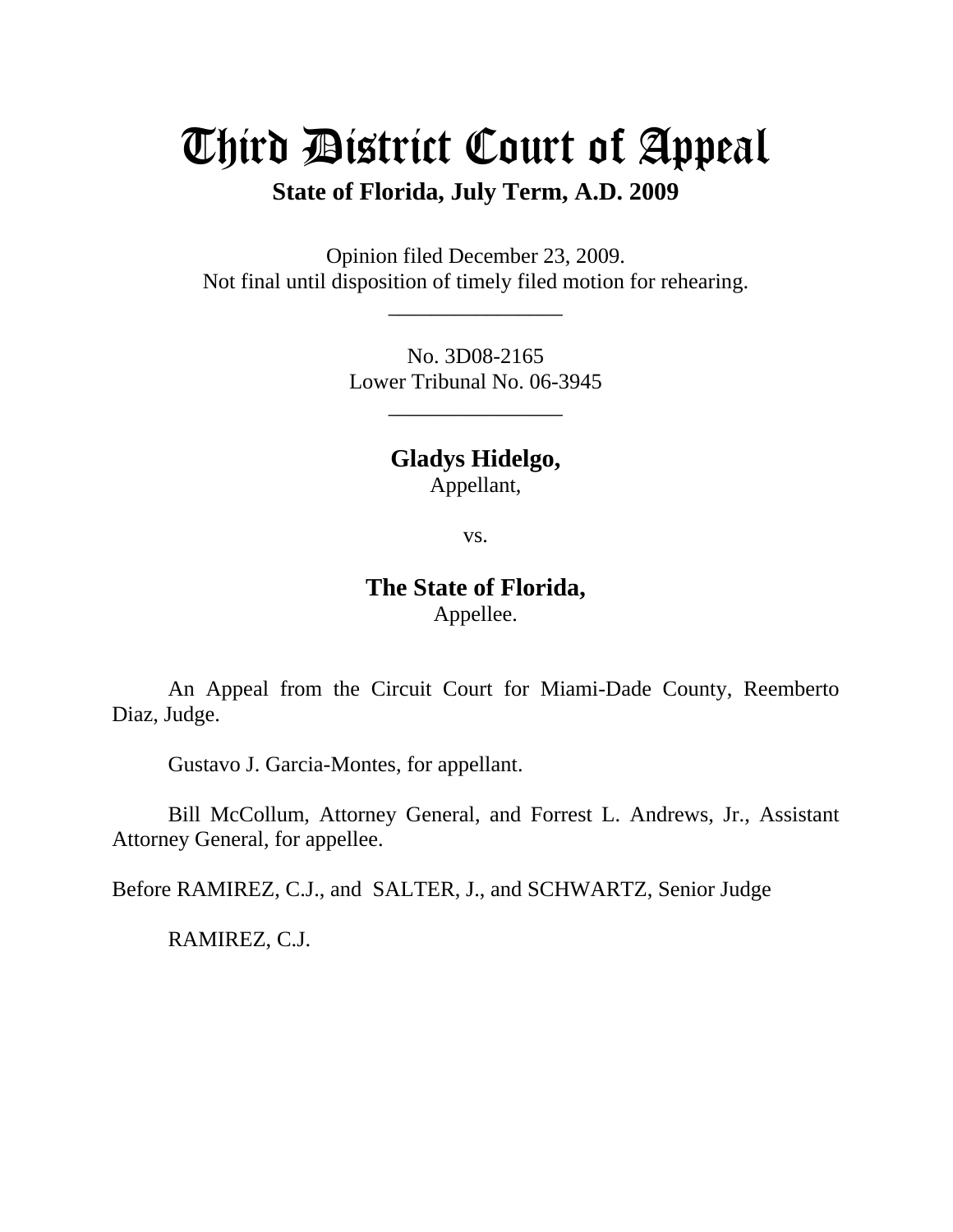Gladys Hidalgo<sup>1</sup> appeals the denial of her motion to suppress cocaine she ostensibly abandoned after she was illegally detained. Because we agree with Hidalgo that she was illegally detained, we reverse.

 On March 5, 2006, at approximately 9:30 p.m., Officer Richard Maharaj was on road patrol on route 836. He testified that he observed a Lincoln Navigator switch lanes causing the driver of another vehicle to slam on the brakes and honk the horn. Officer Carlos Fernandez was behind Officer Maharaj when he activated his emergency lights. The two officers then conducted a traffic stop. Officer Maharaj approached the driver while Officer Fernandez went to the passenger side. Roberto Contreras was the driver and Hidalgo the front seat passenger. Hidalgo's twelve year old daughter was in the back seat.

 Officer Maharaj testified that he was not aware that a DEA agent had requested the Miami-Dade Police Department to develop probable cause and stop the Navigator. According to Officer Maharaj, while he was in the process of obtaining Contreras' identification information, Hidalgo tried to answer questions for him and was talking to Contreras in Spanish. This raised a safety concern in Officer Maharaj's mind because he did not speak Spanish and did not know what Hidalgo was telling Contreras.

 $\overline{a}$ 

<sup>&</sup>lt;sup>1</sup> Appellant's name is interchangeably spelled Hidalgo and Hidelgo. We will use Hidalgo.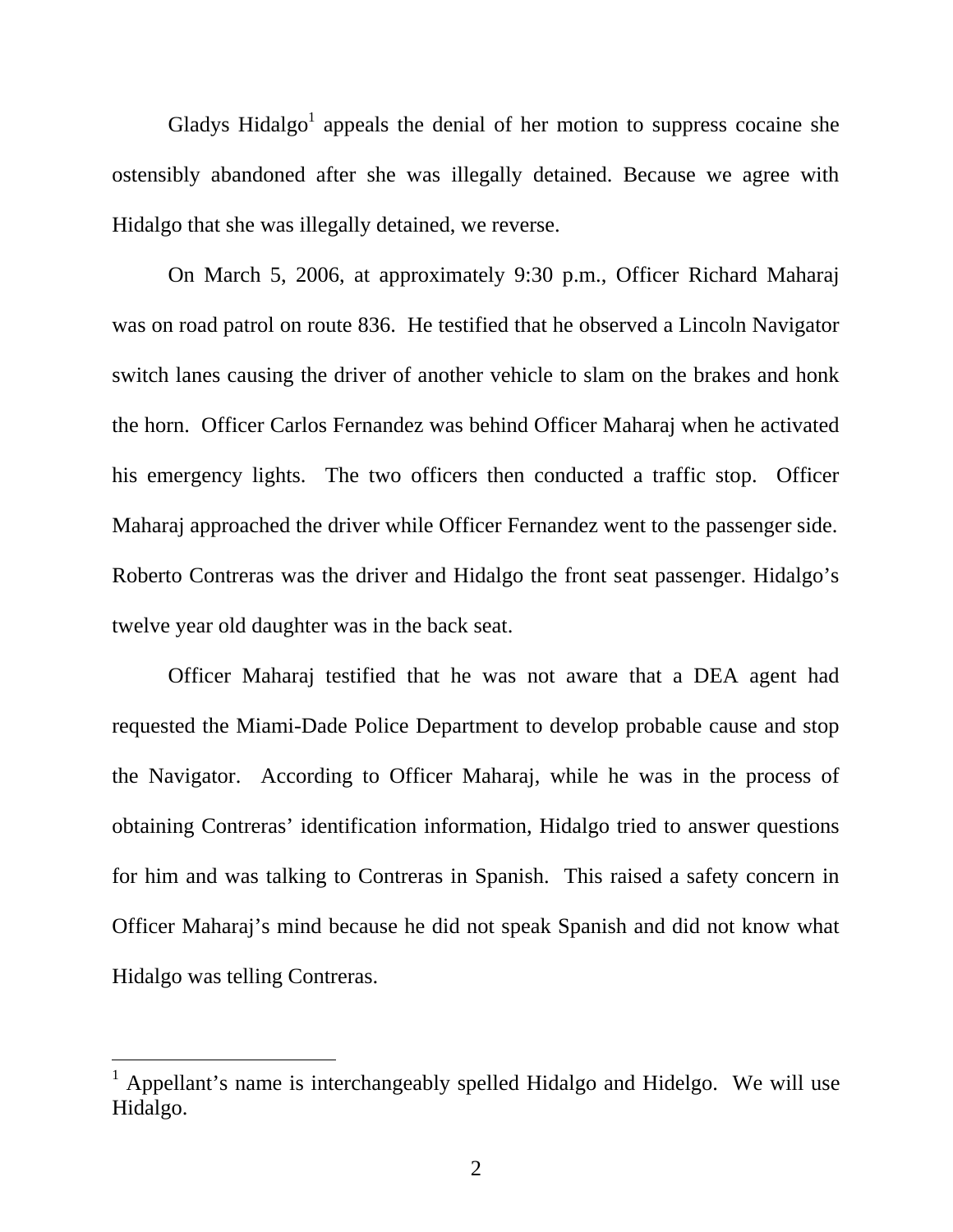Officer Maharaj then directed his questions towards Hidalgo. Once he began talking to her, he noticed that her voice changed, she slurred, and she became nervous. When asked what the problem was, she responded that "cops make her nervous" because she had previously been arrested for drugs. Officer Maharaj then asked Contreras and Hidalgo: "Do you have a problem if we look into the vehicle?" She said no. He then asked the driver: "Do you have a problem if we look into the vehicle?" He also said no.

At this point, Officer Fernandez asked Hidalgo to get out of the car, patted her down and handcuffed her. A more intrusive search of Hidalgo was later conducted by a female sergeant when she arrived. Hidalgo was taken to Officer Fernandez's police vehicle, sat in the back and the door was closed. Officer Fernandez admitted that Hidalgo was not free to leave.

Contreras was also handcuffed and placed in the back of Officer Maharaj's vehicle. Hidalgo's daughter was allowed to remain in the Navigator while the officers conducted part of their search, but when other officers arrived at the scene, she too was removed from the car and placed in another police vehicle. During the next 15 to 25 minutes, the officers searched the Navigator. At one point, a canine unit arrived at the scene, as well as DEA Special Agent DeLeo.

The officers did not find any contraband in the Navigator. They then removed the handcuffs from Contreras and Hidalgo. Contreras was issued a

3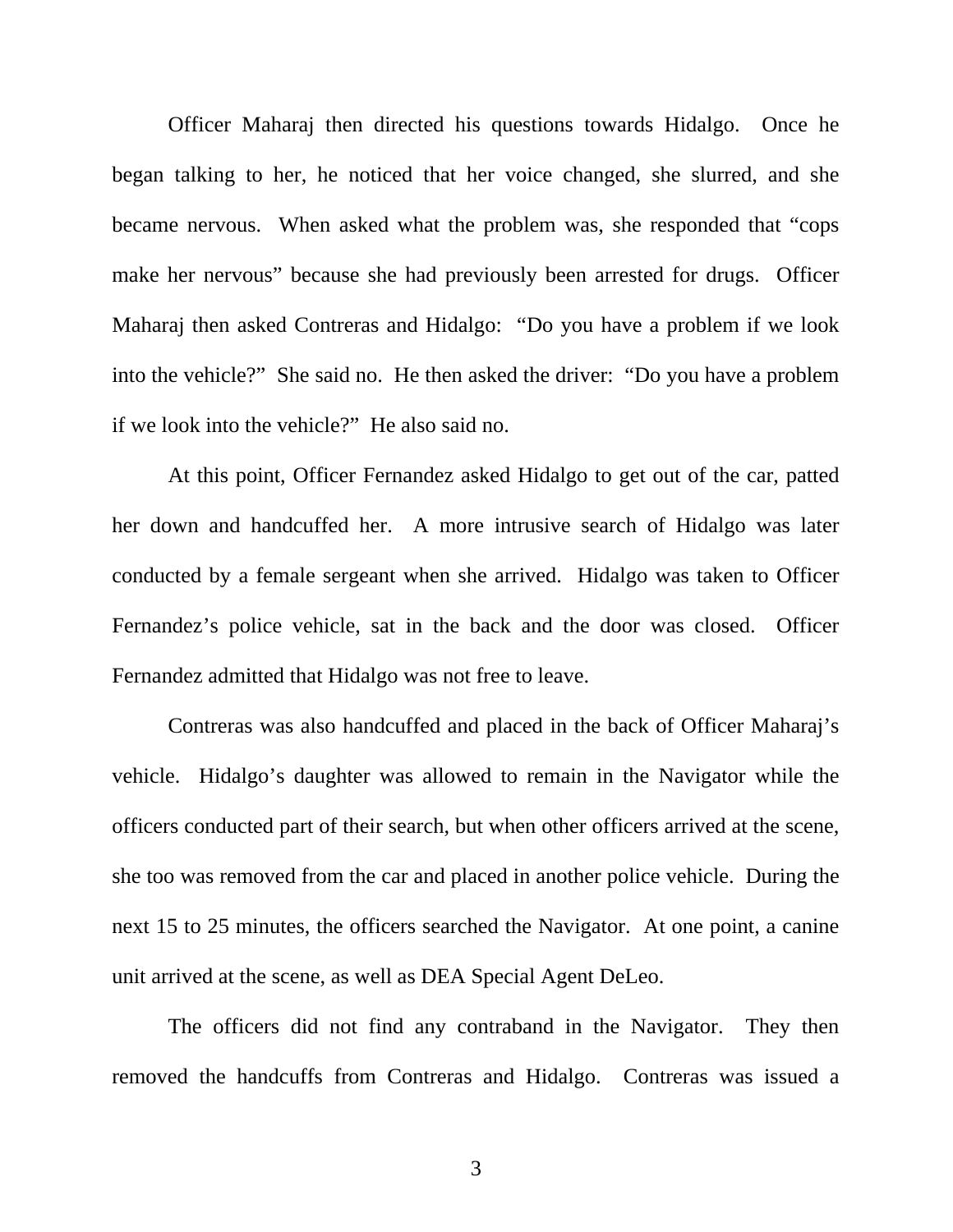citation and allowed to leave. When Officer Fernandez checked the back seat of his police vehicle, he found a plastic bag containing cocaine. The officers then drove after the Navigator and arrested Hidalgo. The trial court denied Hidalgo's motion to suppress, relying primarily on State v. Cromatie, 668 So. 2d 1075 (Fla. 2d DCA 1996).

Review of a motion to suppress is a mixed question of law and fact. The standard of review applicable to the factual findings is whether competent substantial evidence supports those findings. The standard of review applicable to the trial court's application of the law to the factual findings is de novo. Johnson v. State, 995 So. 2d 1011, 1013 (Fla. 1st DCA 2008).

We conclude that the trial court properly found that this was a legitimate traffic stop. The court agreed with the State that Hidalgo consented to the search. The United States Supreme Court has held that "[w]hen a prosecutor seeks to rely upon consent to justify the lawfulness of a search, he has the burden of proving that the consent was, in fact, freely and voluntarily given." Bumper v. North Carolina, 391 U.S. 543, 548, (1968); see also Davis v. State, 594 So. 2d 264, 266 (Fla. 1992) (stating voluntary consent is a prerequisite for a proper constitutional search). The only evidence of consent is the testimony of Officer Maharaj asking the two adult occupants if they had "a problem if we look into the vehicle?" We will assume that this question and answer was sufficient for the trial court to find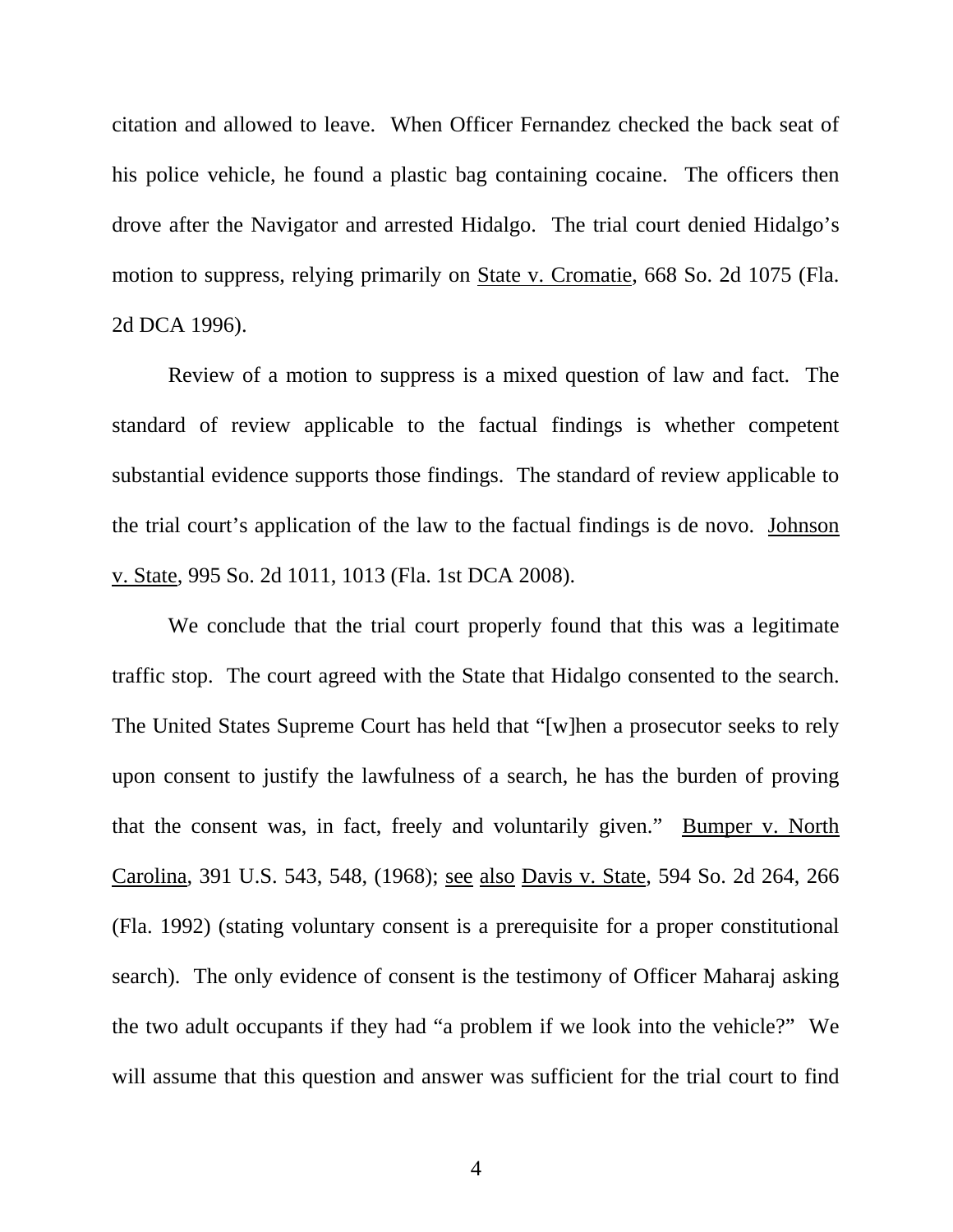that the traffic stop was properly extended by consent of the two occupants. The problem with the trial court's analysis is that no contraband was discovered as a result of the search of the vehicle. Assuming that the consent extended to a search of the persons, this too yielded no contraband.

The State argues that the contraband was discovered as a result of abandonment after Hidalgo was handcuffed and placed in the back of a police vehicle for almost thirty minutes, while she was separated from her daughter and the driver of the car, Contreras. The State introduced no evidence that Hidalgo consented to being handcuffed and placed by herself in the back of a police vehicle for a lengthy period of time. Even if we were to assume that "not having a problem" with a search of the Navigator extended to Hidalgo's temporary detention, as the court stated in Johnson, supra, "it would be unreasonable to assume consent continues indefinitely, no matter what action law enforcement takes." 995 So. 2d at 1014. Unlike in Cromatie, where the two occupants exited the vehicle and stood nearby with back-up officers, Hidalgo was treated no differently than someone under arrest. In fact, Officer Fernandez candidly admitted that Hidalgo was not free to leave.

The Cromatie case relied on Michigan v. Summers, 452 U.S. 692 (1981) for three identifiable law enforcement interests justifying limited detention of occupants during search of premises pursuant to valid search warrant: (1)

5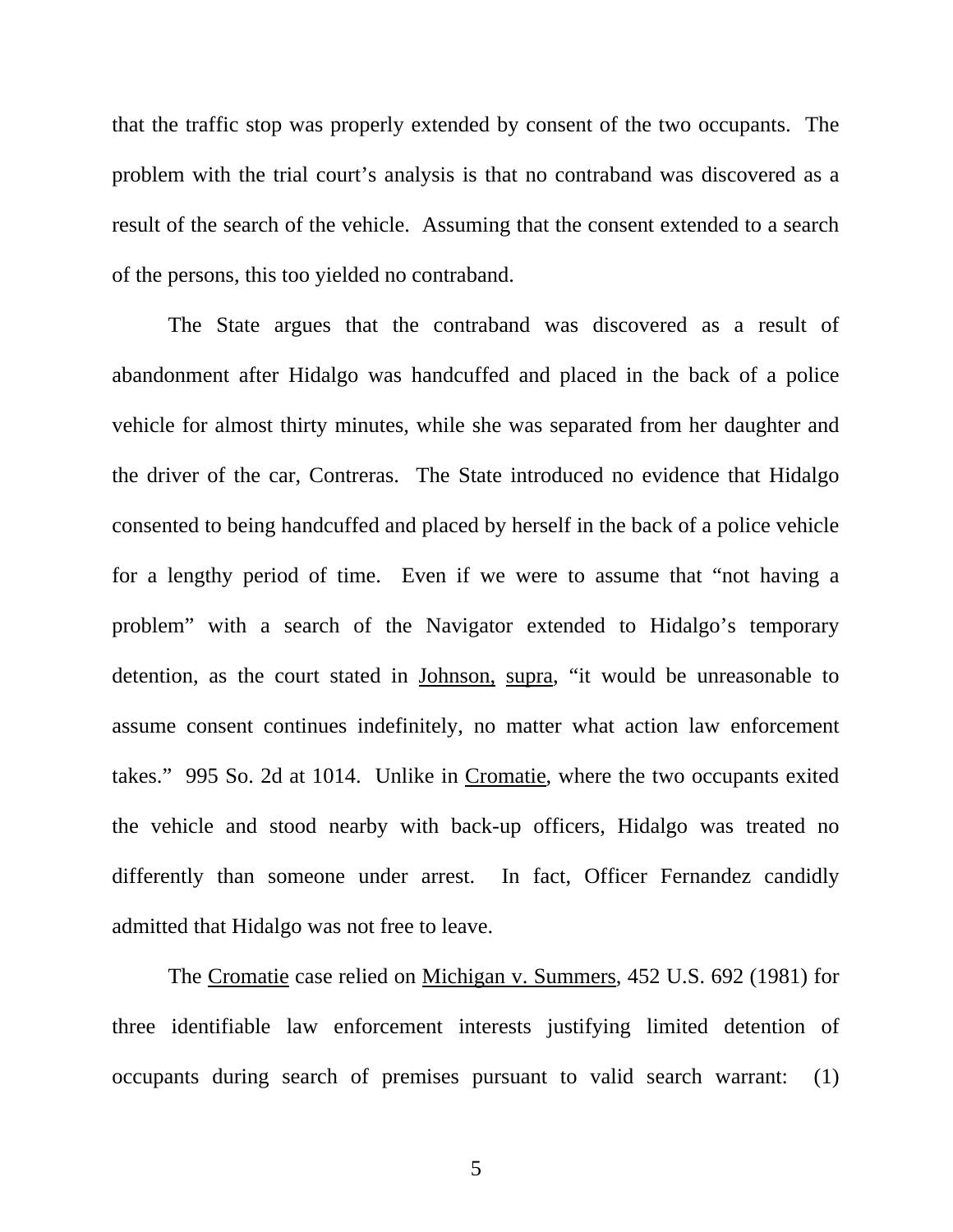preventing flight in event incriminating evidence found; (2) minimizing risk of harm both to officers and occupants; and (3) orderly completion of search. In our case, the danger of flight at 9:30 p.m. in the middle of a busy highway like route 836 is ludicrous. But all three interests could have been achieved as in Cromatie by having the occupants stand nearby with back-up officers. We know that in addition to Officer Fernandez and Maharaj, two sergeants, a canine unit and a DEA Special Agent were on the scene.

The State attempts to justify the use of handcuffs by citing Reynolds v.

State, 592 So. 2d 1082 (Fla. 1992), which stated:

The United States Supreme Court has refused to apply a bright-line test for determining what police action is permissible in an investigatory stop. Rather, each case turns on its particular facts. The appropriate question in each case is whether the action was reasonable under the circumstances. This requires a twofold inquiry- whether the action was justified at its inception and whether it was reasonably related in scope to the circumstances which justified the interference in the first place.

Courts have generally upheld the use of handcuffs in the context of a Terry stop where it was reasonably necessary to protect the officers' safety or to thwart a suspect's attempt to flee.

We do not suggest that police may routinely handcuff suspects in order to conduct an investigative stop. Whether such action is appropriate depends on whether it is a reasonable response to the demands of the situation. When such restraint is used in the course of an investigative detention, it must be temporary and last no longer than necessary to effectuate the purpose of the stop. The methods employed must be the least intrusive means reasonably available to verify or dispel in a short period of time the officers' suspicions that the suspect may be armed and dangerous …. **Absent other**